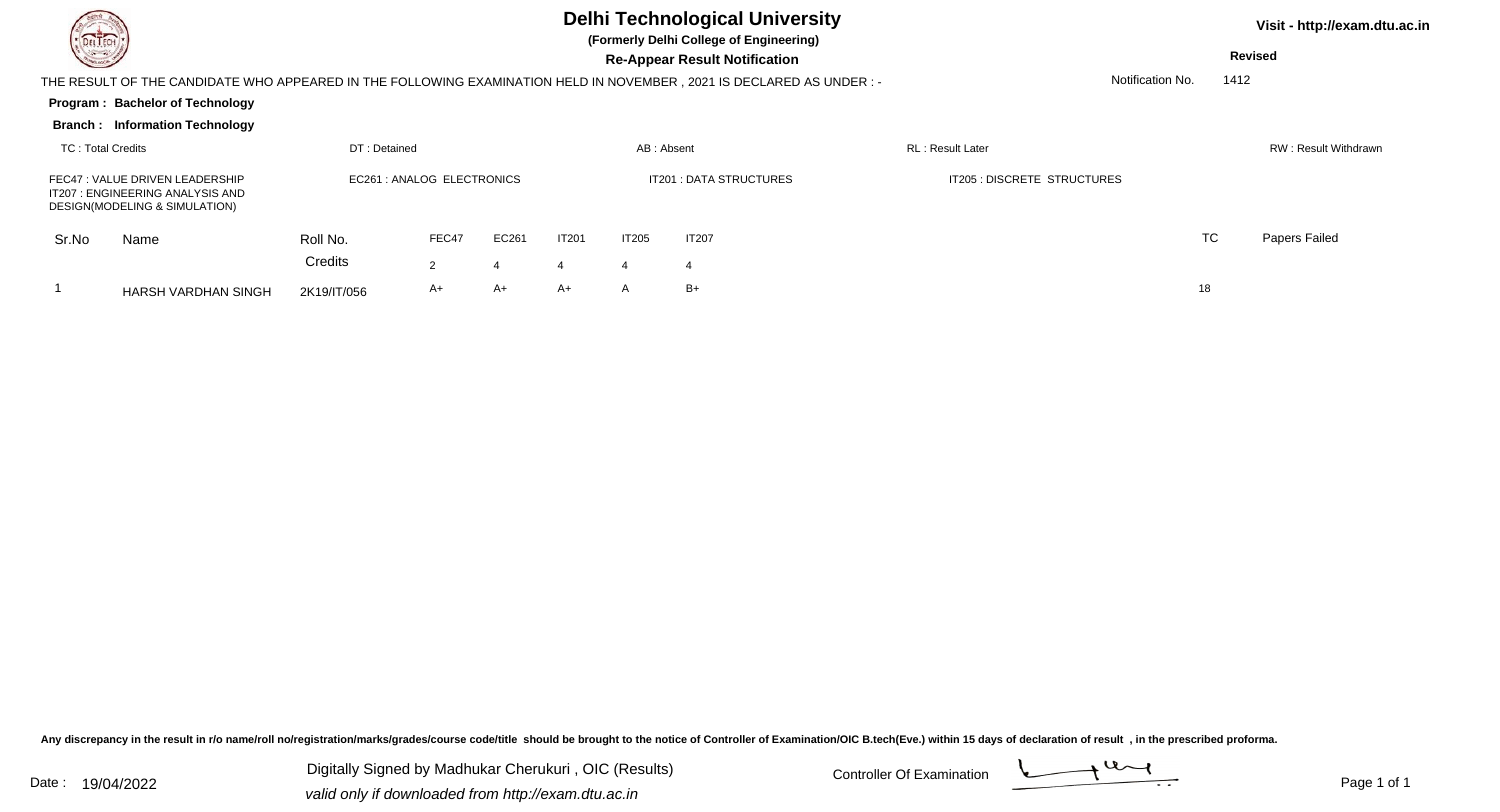| <b>Delhi Technological University</b><br><b>DELTECH</b><br>(Formerly Delhi College of Engineering)<br><u>para</u><br><b>Regular Result Notification</b> |                                                                                                                       |             |                                        |                           |              |              |    |                   |                  |  |  |                  | Visit - http://exam.dtu.ac.in<br><b>Revised</b> |                      |               |
|---------------------------------------------------------------------------------------------------------------------------------------------------------|-----------------------------------------------------------------------------------------------------------------------|-------------|----------------------------------------|---------------------------|--------------|--------------|----|-------------------|------------------|--|--|------------------|-------------------------------------------------|----------------------|---------------|
|                                                                                                                                                         | THE RESULT OF THE CANDIDATE WHO APPEARED IN THE FOLLOWING EXAMINATION HELD IN NOVEMBER , 2021 IS DECLARED AS UNDER :- |             |                                        |                           |              |              |    |                   |                  |  |  | Notification No. | 1412                                            |                      |               |
|                                                                                                                                                         | <b>Program: Bachelor of Technology</b>                                                                                |             |                                        |                           |              |              |    |                   |                  |  |  |                  |                                                 | Sem: V               |               |
|                                                                                                                                                         | <b>Branch: Information Technology</b>                                                                                 |             |                                        |                           |              |              |    |                   |                  |  |  |                  |                                                 |                      |               |
| <b>TC: Total Credits</b><br>DT: Detained                                                                                                                |                                                                                                                       |             |                                        |                           |              | AB: Absent   |    |                   | RL: Result Later |  |  |                  |                                                 | RW: Result Withdrawn |               |
| IT301 : THEORY OF COMPUTATION<br>HU301a: Engineering Economics                                                                                          |                                                                                                                       |             |                                        | IT303 : COMPUTER NETWORKS |              |              |    |                   |                  |  |  |                  |                                                 |                      |               |
|                                                                                                                                                         | MOOC301*: Crash Course on Python(COURSERA)*                                                                           |             | MOOC303*: Financial Markets(COURSERA)* |                           |              |              |    |                   |                  |  |  |                  |                                                 |                      |               |
| Sr.No                                                                                                                                                   | Name                                                                                                                  | Roll No.    |                                        | HU301a                    | <b>IT301</b> | <b>IT303</b> |    | MOOC301* MOOC303* |                  |  |  |                  | TC                                              | <b>SGPA</b>          | Papers Failed |
|                                                                                                                                                         |                                                                                                                       | Credits     |                                        | 3                         |              |              | 2  | $\overline{2}$    |                  |  |  |                  |                                                 |                      |               |
|                                                                                                                                                         | <b>HARSH VARDHAN SINGH</b>                                                                                            | 2K19/IT/056 |                                        | O                         | A            | A+           | A+ | A+                |                  |  |  |                  | 15                                              | 8.93                 |               |

(Offline)

Any discrepancy in the result in r/o name/roll no/registration/marks/grades/course code/title should be brought to the notice of Controller of Examination/OIC B.tech(Eve.) within 15 days of declaration of result ,in the p

Digitally Signed by Madhukar Cherukuri, OIC (Results) Controller Of Examination Controller Of Examination Digitally Signed by Madhukar Cherukuri , OIC (Results) valid only if downloaded from http://exam.dtu.ac.in

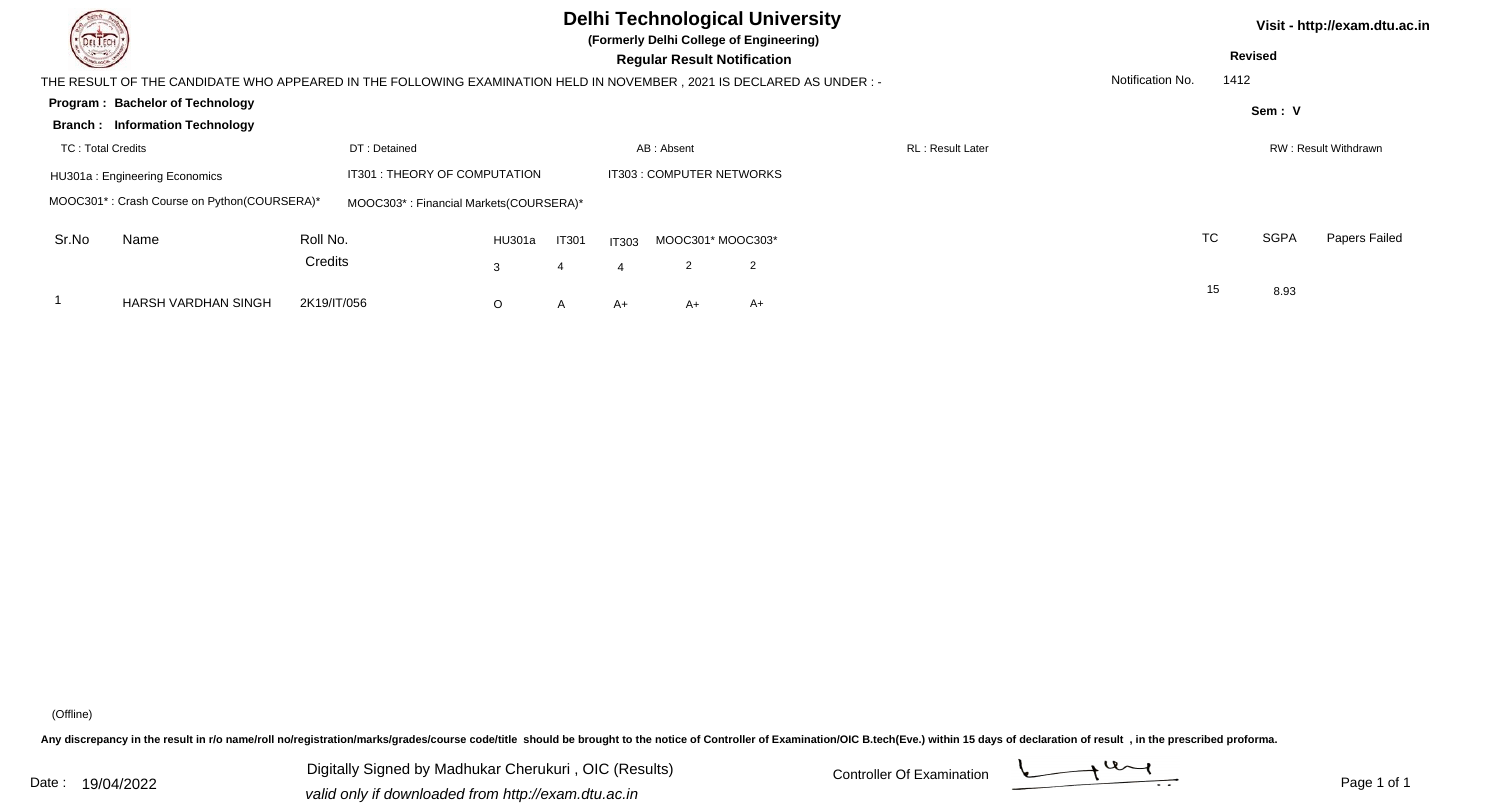| <b>DELTECH</b>                                                    |                                                                                                                     |                          |                                                                     |                |         |                          | <b>Regular Result Notification</b> | <b>Delhi Technological University</b><br>(Formerly Delhi College of Engineering) |                       |                                       |                      | <b>Revised</b> | Visit - http://exam.dtu.ac.in |
|-------------------------------------------------------------------|---------------------------------------------------------------------------------------------------------------------|--------------------------|---------------------------------------------------------------------|----------------|---------|--------------------------|------------------------------------|----------------------------------------------------------------------------------|-----------------------|---------------------------------------|----------------------|----------------|-------------------------------|
|                                                                   | THE RESULT OF THE CANDIDATE WHO APPEARED IN THE FOLLOWING EXAMINATION HELD IN NOVEMBER, 2021 IS DECLARED AS UNDER:- |                          |                                                                     |                |         |                          |                                    |                                                                                  |                       | Notification No.                      | 1412                 |                |                               |
|                                                                   | <b>Program: Bachelor of Technology</b>                                                                              |                          |                                                                     |                |         |                          |                                    |                                                                                  |                       |                                       |                      | Sem: V         |                               |
|                                                                   | Branch: AE, BT, CE, CH, CO, EC, EE, EL, EN, EP, IT, MC, ME, PE, PS, SE                                              |                          |                                                                     |                |         |                          |                                    |                                                                                  |                       |                                       |                      |                |                               |
| <b>TC: Total Credits</b>                                          |                                                                                                                     | DT: Detained             |                                                                     | AB: Absent     |         |                          |                                    | RL : Result Later                                                                |                       |                                       | RW: Result Withdrawn |                |                               |
| CO301 : SOFTWARE ENGINEERING                                      |                                                                                                                     |                          | CO303: THEORY OF COMPUTATION                                        |                |         |                          |                                    | HU301a: Engineering Economics                                                    |                       | CO305 : INFORMATION THEORY AND CODING |                      |                |                               |
|                                                                   | CO313 : COMPUTER GRAPHICS                                                                                           | IT321 : MALWARE ANALYSIS |                                                                     |                |         | CO327 : MACHINE LEARNING |                                    |                                                                                  |                       |                                       |                      |                |                               |
| Sr.No                                                             | Name                                                                                                                | Roll No.                 | CO301                                                               | CO303          | HU301a  | CO305                    | CO313                              | <b>IT321</b>                                                                     | CO327                 |                                       | <b>TC</b>            | <b>SGPA</b>    | Papers Failed                 |
|                                                                   |                                                                                                                     | Credits                  | $\overline{4}$                                                      | $\overline{4}$ | 3       | $\overline{4}$           | 4                                  | $\overline{4}$                                                                   | 4                     |                                       |                      |                |                               |
| -1                                                                | <b>TUSHAR SAGAR</b>                                                                                                 | 2K19/CO/414              | $A+$                                                                | $A+$           | A       | $\circ$                  | A+                                 | $\overline{A}$                                                                   | $A+$                  |                                       | 27                   | 8.89           |                               |
| IT301: THEORY OF COMPUTATION<br>IT321 : MALWARE ANALYSIS          |                                                                                                                     |                          | IT303 : COMPUTER NETWORKS<br>IT323 : MACHINE LEARNING               |                |         |                          | HU301a: Engineering Economics      |                                                                                  | EE321: SOFT COMPUTING |                                       |                      |                |                               |
| Sr.No                                                             | Name                                                                                                                | Roll No.                 | <b>IT301</b>                                                        | <b>IT303</b>   | HU301a  | EE321                    | <b>IT321</b>                       | <b>IT323</b>                                                                     |                       |                                       | <b>TC</b>            | <b>SGPA</b>    | Papers Failed                 |
|                                                                   |                                                                                                                     | Credits                  | $\overline{4}$                                                      | $\overline{4}$ | 3       | $\overline{4}$           | 4                                  | $\overline{4}$                                                                   |                       |                                       |                      |                |                               |
| $\overline{2}$                                                    | <b>ISHAAN JAGGI</b>                                                                                                 | 2K19/IT/062              | $\overline{A}$                                                      | $A+$           | $\circ$ | A                        | A+                                 | $A+$                                                                             |                       |                                       | 23                   | 8.78           |                               |
| IT301 : THEORY OF COMPUTATION<br>MGM-04 : International Marketing |                                                                                                                     |                          | IT303 : COMPUTER NETWORKS<br>MOOC301*: Financial Markets(COURSERA)* |                |         |                          | Engines(COURSERA)*                 | HU301a: Engineering Economics<br>MOOC303*: Text Retrieval and Search             |                       | IT321 : MALWARE ANALYSIS              |                      |                |                               |
| Sr.No                                                             | Name                                                                                                                | Roll No.<br>Credits      | <b>IT301</b>                                                        | <b>IT303</b>   | HU301a  | <b>IT321</b>             | MGM-04                             | MOOC301*                                                                         | MOOC303*              |                                       | <b>TC</b>            | <b>SGPA</b>    | Papers Failed                 |
|                                                                   |                                                                                                                     |                          | $\overline{4}$                                                      | 4              | 3       | $\boldsymbol{\Delta}$    |                                    | $\overline{2}$                                                                   | 2                     |                                       |                      |                |                               |
| 3                                                                 | <b>GAURAV KANOJIA</b>                                                                                               | 2K19/IT/050              | A                                                                   | A+             | $\circ$ | A                        | $B+$                               | $A+$                                                                             | $A+$                  |                                       | 23                   | 8.43           |                               |

Any discrepancy in the result in r/o name/roll no/registration/marks/grades/course code/title should be brought to the notice of Controller of Examination/OIC B.tech(Eve.) within 15 days of declaration of result ,in the p

Digitally Signed by Madhukar Cherukuri, OIC (Results)<br>Date : 19/04/2022 valid only if downloaded from http://oxam.dtu.ac.in Digitally Signed by Madhukar Cherukuri , OIC (Results)

valid only if downloaded from http://exam.dtu.ac.in